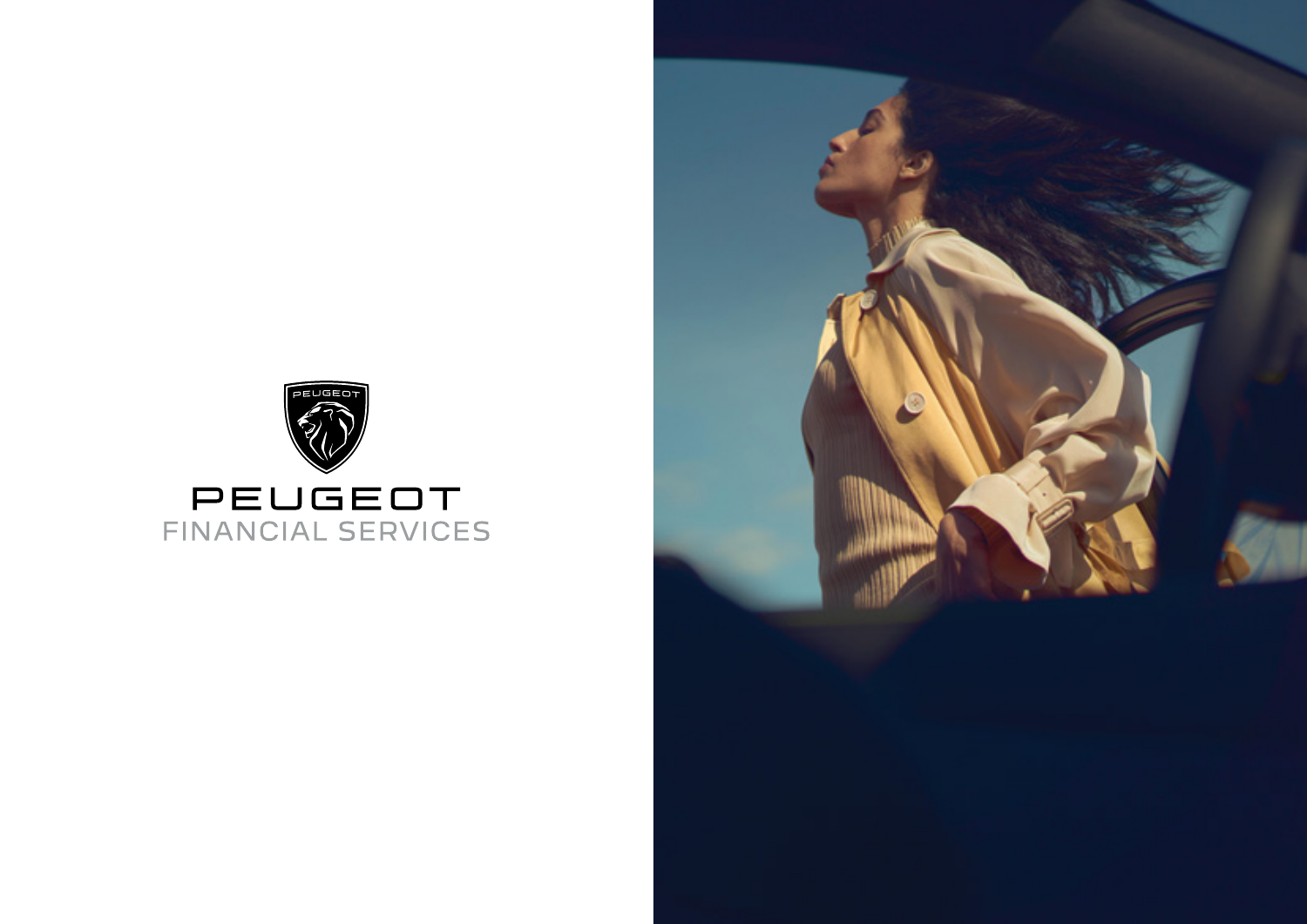

# **YOUR NEW PEUGEOT MAY BE CLOSER THAN YOU THINK**

Patience may be a virtue, but a new PEUGEOT is better. Whether acquiring your first PEUGEOT, or your fifth, Peugeot Financial Services\* makes the journey seamless.

With an easy, flexible and hassle-free process from start to finish, there's more time to enjoy your new PEUGEOT.

It's your time and your new PEUGEOT awaits.



# **FLEXIBLE FINANCE OPTIONS**

The simplest way to find a finance offering to suit your PEUGEOT purchase.



# **GUARANTEED FUTURE VALUE**

If you choose a GFV agreement, PEUGEOT promises you a set, pre-arranged minimum buy-back value when your loan ends.



# **EXPERT GUIDANCE**

Professional help from our Finance Team will get you into a new PEUGEOT in no time.

Available at participating Peugeot Financial Services retailers.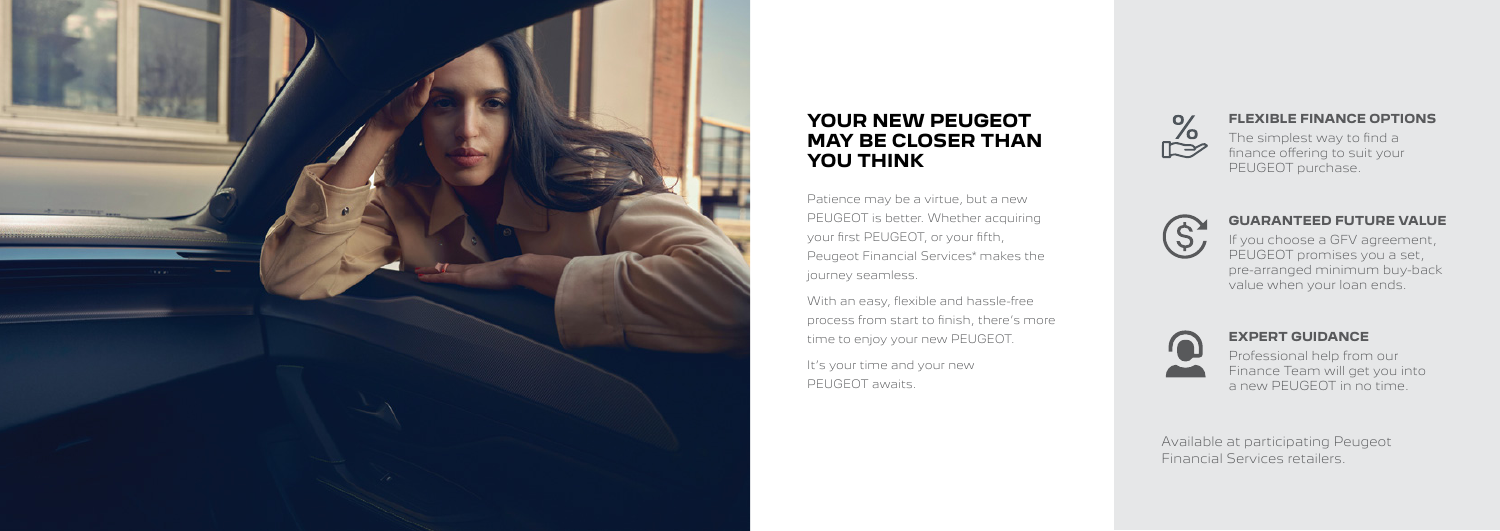# **YOUR NEW PEUGEOT, YOUR WAY**

Choosing a new PEUGEOT is personal and we believe the way you choose to finance your purchase should be personalised too. The professionals at Peugeot Financial Services can assist you every step of the way with a range of flexible, streamlined options. So you can spend more time enjoying your new PEUGEOT, and spend less time organising your finance.

### PERSONALISED PRICING

Peugeot Financial Services offers personalised pricing based on a rate that's specific to you. Your rate is determined based on factors such as your personal circumstances, as well as the specific structure of your loan. The rates we offer are fixed for the term of your loan to provide certainty and predictability. Speak to a participating PEUGEOT retailer today for a quote.

## FIXED RATE CONSUMER LOAN

This is our standard consumer loan and it is available for both new and used PEUGEOTs if the vehicle is for personal use. The maximum allowable age of a used vehicle at the end of the loan is up to 12 years depending on your eligibility criteria. Repayments and interest rates are fixed, providing certainty over the course of your loan. Repayments can be made in fortnightly or monthly instalments, giving you the flexibility to manage your payment schedule.

# FIXED RATE CHATTEL MORTGAGE

Chattel mortgages are a general type of business loan available to ABN holders, provided the vehicle is to be used predominantly for business purposes. Repayments and interest rates are fixed, providing certainty over the course of your loan. Repayments can be made in fortnightly or monthly instalments.

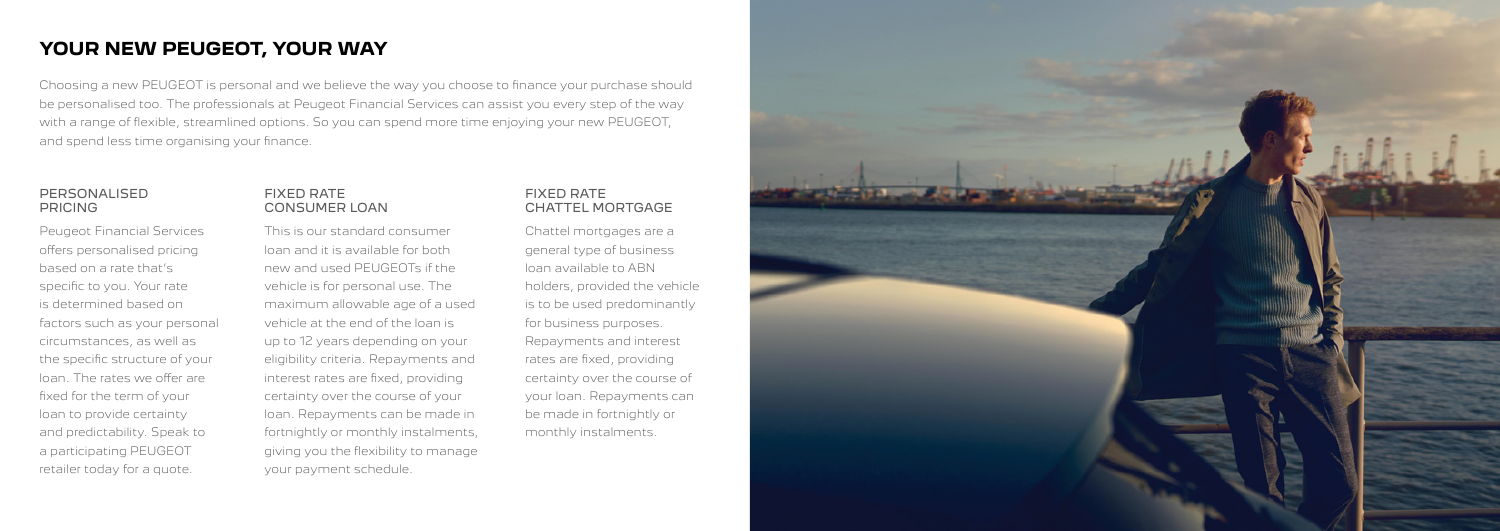# **LOOK AFTER YOUR PEUGEOT, AND IT WILL LOOK AFTER YOU**

# PEUGEOT GUARANTEED FUTURE VALUE

The Guaranteed Future Value (GFV)<sup>#</sup> is a car's guaranteed future buy-back amount, as determined by Peugeot Financial Services. Under a GFV agreement, on expiration of your loan term, depending on your personal circumstances, you will have up to three options; upgrade to a new model, retain the vehicle by paying us the GFV amount (which you may be eligible to refinance), or return the car.

This arrangement is great for managing your cash flow, because with a GFV agreement you will know exactly what your monthly payments will be. It also helps minimise the risks associated with fluctuating used car market conditions, so that if at the end of the loan term, the actual market value of the car has dropped below the guaranteed future value amount, Peugeot Financial Services will absorb the difference – because the value has been guaranteed. You could hand it back with nothing more to pay – even if the car's market value happens to be much less than the GFV amount (subject to meeting Fair Wear and Tear conditions and kilometre allowance). Plus, the good news is that if the market trade-in valuation for your vehicle is worth more than the GFV, you may be able to upgrade your PEUGEOT, trade in the vehicle and pocket



So, enjoy peace of mind and protection from fluctuating used car prices and let Peugeot Financial Services take the risk, not you.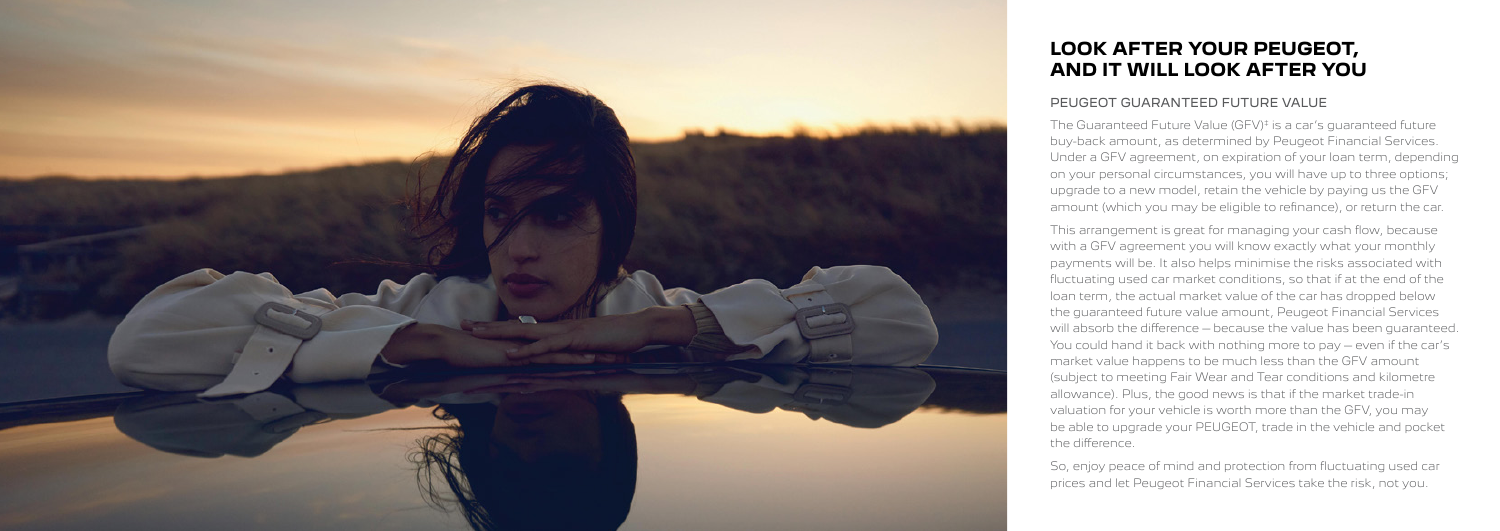# **WHAT HAPPENS AT THE END OF YOUR TERM?**



# **UPGRADE**

Use your current car as a trade in and upgrade to a new PEUGEOT (provided you continue to meet the loan approval criteria).

### **YOUR DEPOSIT**

You can decide the amount to put down, or choose no deposit at all (subject to your circumstances).



**RETAIN**

Change nothing and keep driving your PEUGEOT. Just pay the final amount, which is the GFV. We can help you with finance if required.



# **THE TERM**

Select the term of your loan, being either 3 or 4 years with monthly repayments.



## **RETURN**

Simply return your PEUGEOT and have nothing more to pay (provided your car meets Fair Wear & Tear conditions and agreed kms).



## **KM s DRIVEN**

Estimate how many kilometres you expect to drive during your term. This includes any kilometres the vehicle has already driven.

### **DRIVE AWAY**

We do the rest by calculating your GFV and repayment instalments – then the keys to your new PEUGEOT are yours!

For more information please speak to your local participating Peugeot Financial Services Retailer.



# **KEY BENEFITS OF A GUARANTEED FUTURE VALUE AGREEMENT**

- You can drive the latest PEUGEOT with the best safety innovations, new technology and driving excitement – knowing the future value is protected.
- Flexible terms and no minimum deposit required (subject to individual credit approval). Your agreement can be tailored over 36 or 48 months and include either 15,000 or 20,000kms travelling distance annually.
- Payments are tailored to your individual circumstances based upon your personal credit history, any deposit amount that you contribute and the GFV for the model, term and mileage combination that you nominate.
- No resale hassles, because the minimum buy-back amount of your PEUGEOT is guaranteed. Subject to your circumstances at the end of the loan term, you could choose to either upgrade, retain or return your PEUGEOT.
- If you choose to keep your PEUGEOT at the end of the agreement, you only need to pay out the balance of your loan. This is your final payment, which you can pay with any funds you have available or talk to us about refinancing.
- Ideal for both personal and business customers and available on all finance agreement types (subject to eligibility).



# **SO HOW DOES IT WORK?**

Find the PEUGEOT of your dreams from one of our participating financial services dealerships, then we can help make it yours in four easy steps.

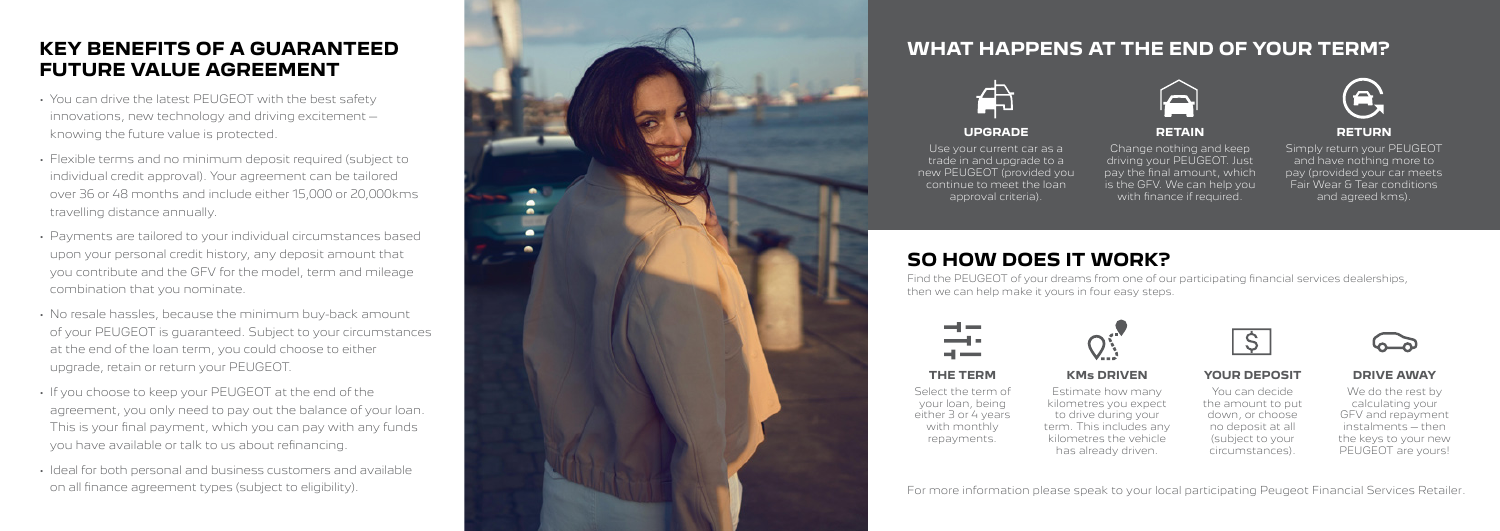### **Q: How do car loans work?**

**A:** Under a car loan, you borrow money to purchase your new car and then pay it off in monthly instalments. Interest is charged on the money you borrowed, along with associated loan processing fees. This is typically incorporated into the monthly repayment figure you pay back. This loan is paid back over a given timeframe, which can be flexible to your circumstances. You will need to apply for a loan to determine your eligibility.

#### **Q: Why should I finance a PEUGEOT instead of buying one with cash?**

**A:** Each has pros and cons and you will need to determine what works best for your situation. You might want to engage your financial adviser to help make that decision. For most people, the main benefit of a car loan is that it allows you to have access to your brand new PEUGEOT today, rather than having to wait to save up for the full purchase price.

#### **Q: Why should I finance through PEUGEOT instead of my bank?**

**A:** PEUGEOT offers a convenient one-stop-shop to organise both your finance and the purchase your vehicle, potentially saving you time over organising money through a bank. You also know that PEUGEOT is a brand you can trust and the option of a Guaranteed Future Value, which banks do not offer, can also be an attractive benefit.

#### **Q: What is a balloon payment on a car loan?**

**A:** A balloon payment is a lump sum of

money at the end of your loan term, that you need to repay to fully pay off your loan and own your vehicle outright. The size of your balloon will impact the amount of your monthly repayments but generally speaking, the larger the balloon amount, the lower the monthly repayment amount.

### **Q: What is a secured car loan?**

**A:** There is a risk associated with every loan application. This is due to the loan having to be paid over a period which puts the repayments at risk. One way financiers reduce this risk is through securing the car against the loan. In order to do this the financier will register a security interest against the car on the Personal Property Securities Register (PPSR). If you fail to meet repayments, the vehicle may be recovered and sold to cover the cost of the loan and associated recovery fees. Almost all car loans will be secured against the car.

#### **Q: How long does it take to get vehicle finance?**

**A:** Depending on the application, it can take as little as a couple of hours to secure your approval - if you have a good credit history, can provide proof of your income, assets and liabilities and other identification verification upfront.

### **Q: What is a Chattel mortgage and am I eligible for one?**

**A:** A Chattel mortgage is a popular car loan for businesses, because the business is the owner of the vehicle instead of the individual. You will need to provide the business' ABN and confirm that you

intend to use the car primarily for business purposes. If you meet these criteria, talk with our friendly team at a participating Peugeot Financial Services dealership to understand how best to structure this loan for your needs.

#### **Q: What documents do I need to apply for finance?**

**A:** For a quick, hassle-free car loan application you'll need to provide documents that prove you're a reliable borrower. Documents such as:

- Personal information and identification
- Proof of income
- Proof of assets and liabilities
- Information about your car and insurance.

#### **Q: How much can I borrow for a car loan?**

**A:** The amount you can borrow will entirely depend on your personal circumstances. It's best to talk with one of our team at a participating Peugeot Financial Services dealership to help understand how much you can borrow.

### **Q: What will my repayment be?**

**A:** Assuming you are eligible for a car loan, the amount of your repayments will be determined by a number of factors including your credit history. The car loan calculator on our website can give you a quick estimate of what your potential repayments might be, but this may differ to your personal rate so it is best to talk to the Business Manager at your PEUGEOT Retailer.

# **FREQUENTLY ASKED QUESTIONS (FAQS) GENERAL FAQS GUARANTEED FUTURE VALUE (GFV)**

#### **Q: What is Guaranteed Future Value (GFV)?**

**A:** GFV is a safety net in the form of a guaranteed minimum buy-back amount for your PEUGEOT at the end of the loan term, as determined by Peugeot Financial Services. When setting up your loan we set your final repayment to be in line with the GFV value.

So, put simply the GFV value is either;

- The amount we will pay you as a credit towards your final repayment in exchange for the vehicle at the end of the loan term (subject to the vehicle meeting our Fair Wear & Tear standards and agreed kilometres); or
- The amount you will need to pay us at the end of the loan term, should you elect to retain the vehicle.

### **Q: How does GFV work?**

**A:** Peugeot Financial Services analysts set the GFV based on several factors that influence the car market - such as new models, economic and consumer trends. This GFV also factors in your loan term and agreed End Odometer reading.

#### **Q: Does the GFV equal the expected market value?**

**A:** No.The GFV is a value that our team of analysts determine using data from a range of sources to determine values at a set point in time. This is a continuous process which accounts for new trends and economic fluctuations. The GFV amount set is not intended to be a

definitive estimate of the market value of the vehicle at the end of the loan term.

The one thing you can control, is to maintain your vehicle well in line with our Fair Wear & Tear guidelines and to not exceed the agreed kilometres, in order to avoid additional fees and charges in the event you want to return or upgrade the vehicle.

#### **Q: Do I have to keep the car in good condition?**

**A:** If you intend to return or upgrade your PEUGEOT at the end of the loan term, then yes, you do. But if you're planning to retain the vehicle at the end of the loan term, then it's entirely up to you, although, for safety purposes, we obviously always recommend that you keep your vehicle well maintained. We set guidelines to explain what we consider to be good condition in our Fair Wear & Tear guidelines, which can be found in your PEUGEOT Retailer or on our website.

#### **Q: What happens if I damage my car on GFV?**

**A:** If you have chosen to return your vehicle at the end of the loan term and it doesn't meet our Fair Wear & Tear guidelines, we'll give you the opportunity to have the vehicle repaired at your cost, prior to returning it to us. We can help you assess the condition of your vehicle so that you can carry out the necessary repairs. Otherwise, you can return the

vehicle 'as is' and we will invoice you for the cost of repairs required to return the vehicle to a standard that is in line with our Fair Wear & Tear standards.

#### **Q: What happens if I drive extra kilometres?**

**A:** If you drive more than your End Odometer, an excess usage charge may apply. We will only invoice you for this if you choose to return your vehicle at the end of the agreement.

#### **Q: What vehicle can I buy through GFV?**

**A:** Assuming you are an approved Peugeot Financial Services purchaser, GFV may be used to purchase any new Peugeot vehicle.

#### **Q: What if I have a commercial van? Do I have to keep it in the same condition?**

**A:** PEUGEOT Vans are working vehicles and their condition at the end of the Guaranteed Future Value agreement should allow for wear and tear appropriate to the operation and use for which they were designed and manufactured. More information on commercial vehicles' condition requirements can be found in our Fair Wear & Tear Guidelines either in-store or online.